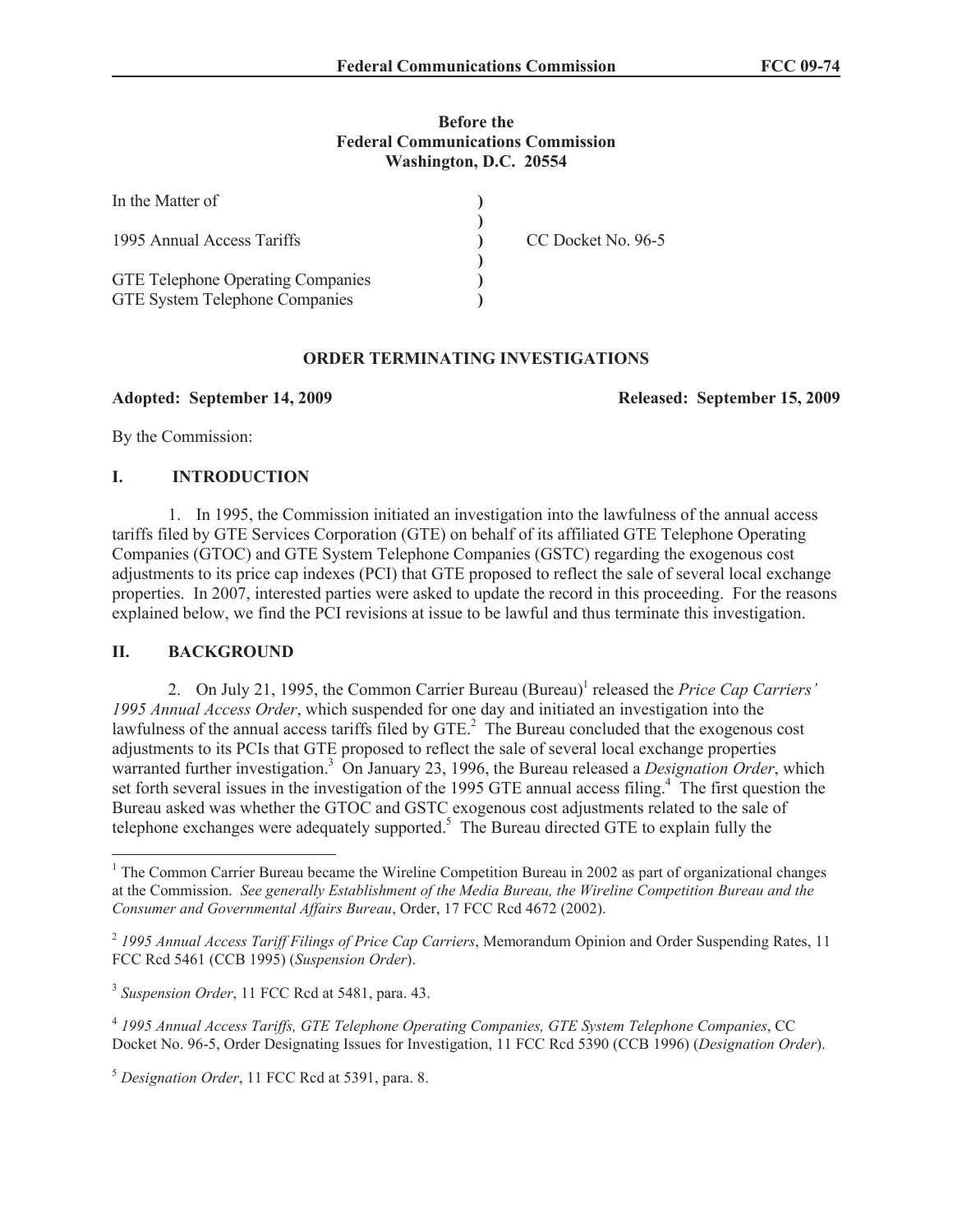methodology used to calculate the exogenous cost adjustments related to the sale of GTOC and GSTC telephone exchanges during the period covered by the 1995 annual access tariff filing.<sup>6</sup> Specifically, the Bureau asked GTE to explain the calculations and the data underlying the proposed increases to GTOC's PCIs attributable to the sale of exchanges in California, Missouri, Oregon, and Washington in light of the Commission's requirement that LECs lower their PCIs to reflect the effects of such sales.<sup>7</sup>

3. In addition, the Bureau sought comment from GTE and interested parties regarding the most effective method for assigning costs from a study area to particular exchanges when those exchanges are sold.<sup>8</sup> The Bureau noted that, in its 1994 annual access filing, US West Communications, Inc. (US West) proposed a methodology for allocating costs aggregated at the study area level among individual exchanges within the study area.<sup>9</sup> US West first calculated historical revenues for the exchanges being sold, and then calculated the capital and operating costs associated with these exchanges.<sup>10</sup> Where necessary, US West used an allocator to assign a portion of study area costs to the exchanges sold.<sup>11</sup> Under US West's methodology, the total costs attributed to the sold exchanges equaled the sum of the total annual capital and operating expenses attributable to them.<sup>12</sup> For purposes of adjusting the PCIs, the exogenous cost change related to an exchange sale transaction equaled the revenues generated by the operation of the exchanges sold less the total costs attributed to the exchanges.<sup>13</sup> Therefore, applying US West's methodology would lower a LEC's PCI if the costs attributed to exchanges that were sold exceeded the revenues generated by those exchanges.<sup>14</sup> Because the Bureau was concerned that GTOC and GSTC did not use an appropriate methodology, the Bureau directed GTE to use US West's methodology to calculate the downward exogenous adjustment to GTE's PCIs required to reflect the sale of GTOC and GSTC telephone exchanges during the period covered by the 1995 annual access tariff filing. $15$ 

4. GTE was also directed to discuss whether it would be preferable to require GTOC and GSTC to use an alternative methodology based upon cost causation to assign costs from the study area to the exchange sold.<sup>16</sup> Accordingly, the Bureau directed GTE to use a cost causation methodology to calculate downward exogenous cost adjustments to GTOC's and GSTC's PCIs attributable to the sale of telephone exchanges covered by the 1995 annual access tariff filing.<sup>17</sup> The Bureau sought comments from

6 *Id.*

7 *Id.* 8 *Id*. at 5391-92, para. 9. 9 *Id.* at 5392, para. 10. <sup>10</sup> *Id*. at 5392, para. 11.  $11$  *Id.* <sup>12</sup> *Id.* at 5392, para. 12. <sup>13</sup> *Id.* <sup>14</sup> *Id.* <sup>15</sup> *Id.* <sup>16</sup> *Id*. at 5392, para. 13.  $17 \, H$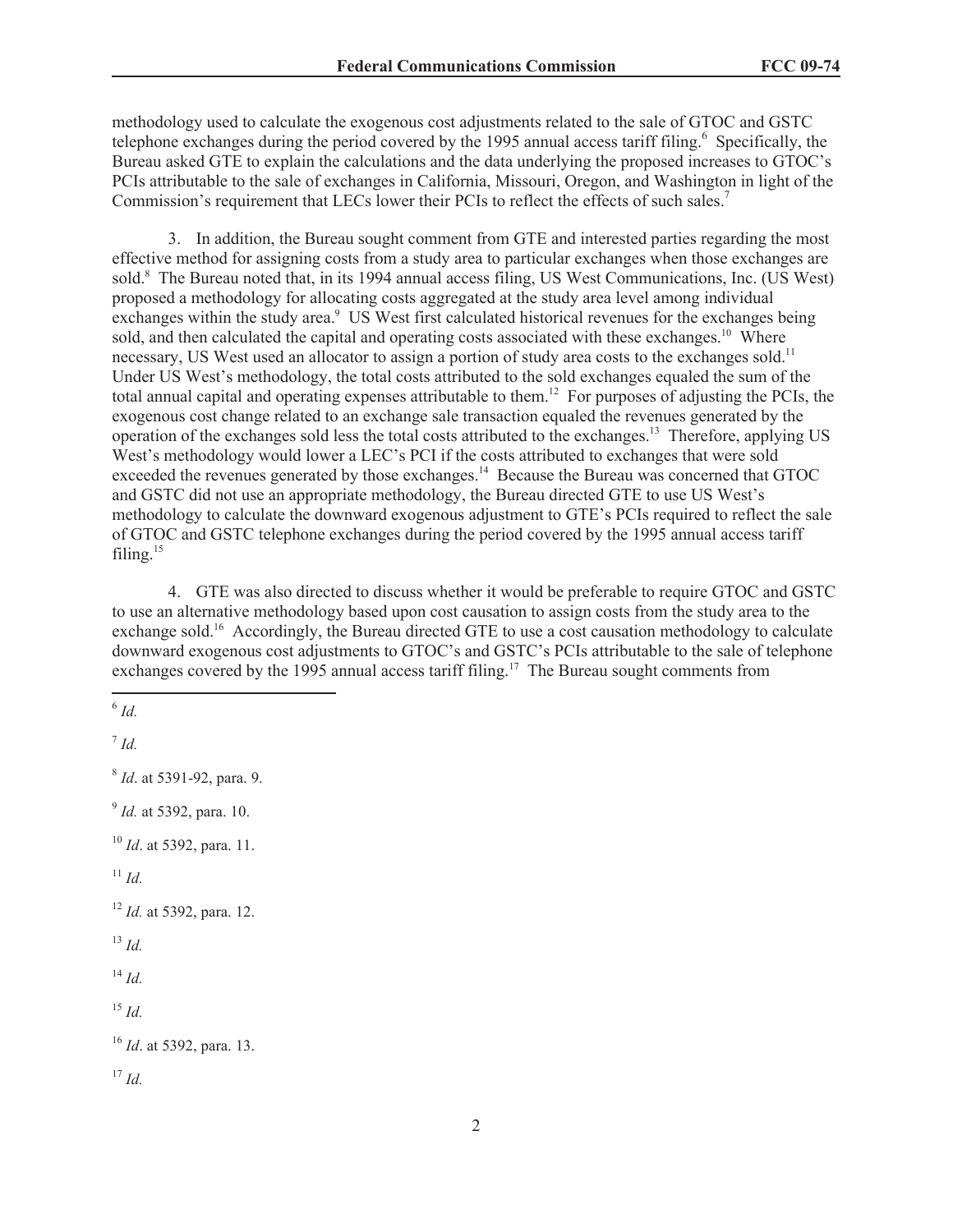interested parties on the cost causation methodology and its comparative advantages and disadvantages.<sup>18</sup> Finally, the Bureau sought comment on the methodology LECs should be required to use to determine the exogenous adjustment required by the sale or swap of an entire study area.<sup>19</sup>

5. GTE filed its Direct Case on February 20, 1996.<sup>20</sup> GTE explained its methodology for calculating the exogenous cost adjustments related to the sale of the exchanges, which identified costs through associated revenue losses.<sup>21</sup> GTE stated that, although it believed its methodology was correct when used, it agreed that it would be more appropriate to identify the exogenous costs attributable to the sale of exchanges using the method proposed by US West.<sup>22</sup> GTE claimed that the Bureau's suggested cost causation method was too broad in nature to properly calculate the exogenous impacts.<sup>23</sup> Accordingly, GTE argued that, while the various methods for the most part did not produce substantially different results, GTE believed that the method proposed by US West more accurately determines the exogenous cost and thus was the preferable approach.<sup>24</sup>

6. AT&T and US West filed comments on GTE's direct case.<sup>25</sup> US West supported the use of the US West methodology to determine the exogenous adjustment of PCIs required by the sale of exchanges.<sup>26</sup> AT&T also supported using the US West methodology; however, AT&T claimed that GTE did not provide adequate support of its exogenous cost adjustments and that the Bureau should continue its investigation into that matter.<sup>27</sup> AT&T also argued that only exogenous adjustments which result in reductions to a LEC's PCI are appropriate and that the Commission should not permit GTE to raise its PCI when it sells a below-average cost local telephone exchange.<sup>28</sup>

<sup>18</sup> *Id.*

<sup>21</sup> GTE Direct Case at 3-4.

<sup>22</sup> *Id*. at 4-6.

<sup>23</sup> *Id*. at 7.

<sup>25</sup> *See 1995 Annual Access Tariffs, CC Docket No. 96-5, GTE Telephone Operating Companies, Transmittal No. 963, GTE System Telephone Companies, Transmittal No. 146,* US West Comments on Direct Case (filed Mar. 5, 1996) (US West Comments), AT&T Corp.'s Comments on GTE's Direct Case (filed Mar. 5, 1996) (AT&T Comments). AT&T filed these comments prior to its mergers with BellSouth Corporation and SBC Communications, Inc. *See AT&T Inc. and BellSouth Corporation Application for Transfer of Control*, WC Docket No. 06-74, Memorandum Opinion and Order, 22 FCC Rcd 5662 (2007); *SBC Communications, Inc. and AT&T Corp. Applications for Approval of Transfer of Control*, WC Docket No. 05-65, Memorandum Opinion and Order, 20 FCC Rcd 18290 (2005).

<sup>26</sup> US West Comments at 2-4.

<sup>27</sup> AT&T Comments at 4-6.

<sup>28</sup> *Id*. at 6-7.

<sup>19</sup> *Id*. at 5393, para. 17.

<sup>20</sup> *1995 Annual Access Tariffs, CC Docket No. 96-5, GTE Telephone Operating Companies, Transmittal No. 963, GTE System Telephone Companies, Transmittal No. 146,* GTE's Direct Case (filed Feb. 20, 1996) (GTE Direct Case).

<sup>24</sup> *Id*. at 8.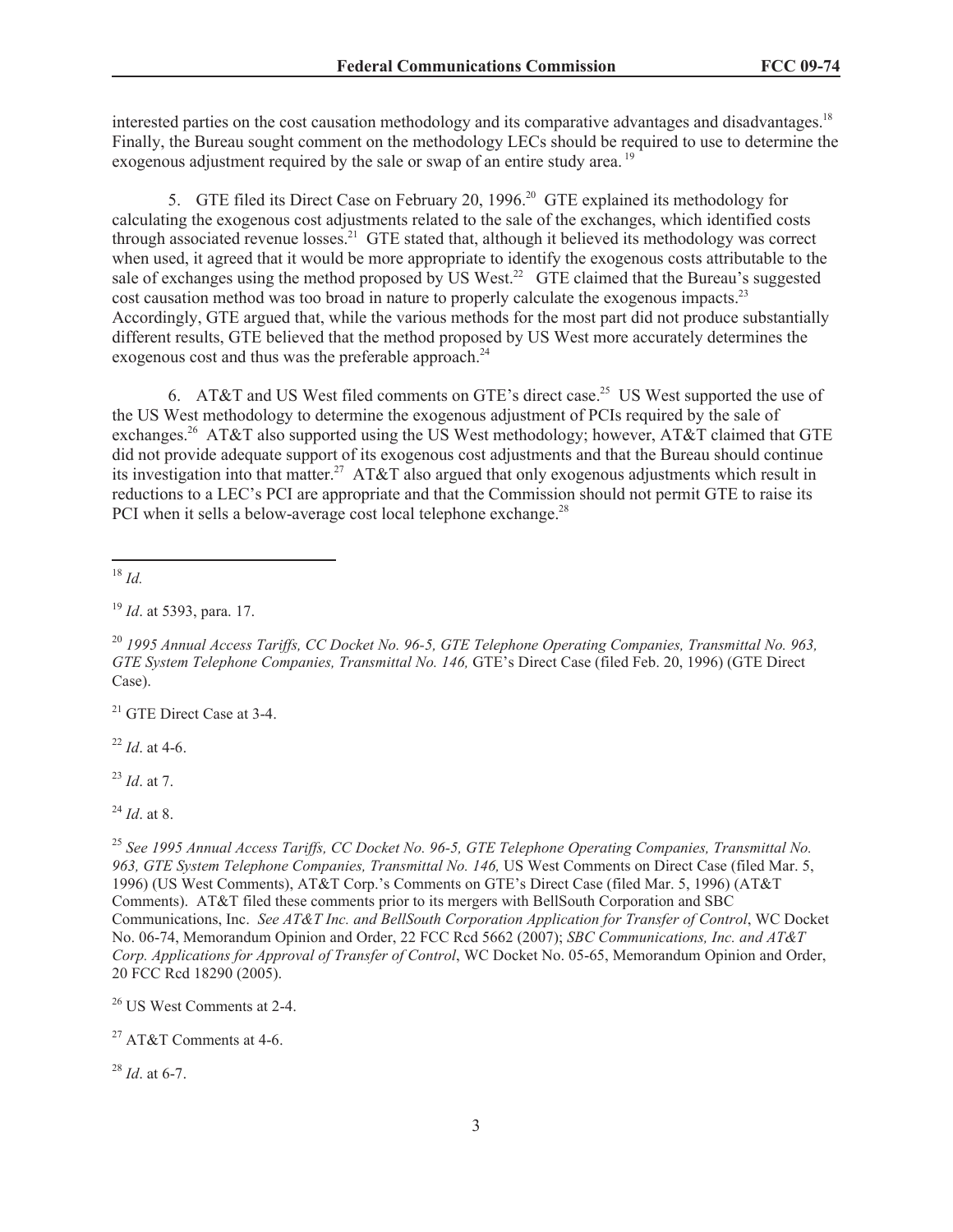7. GTE, AT&T, and US West filed rebuttal comments.<sup>29</sup> Both GTE and US West argued that the Commission should allow both upward and downward exogenous cost adjustments from exchange sales.<sup>30</sup> GTE also disputed AT&T's contention that it had not adequately supported its adjustments.<sup>31</sup> AT&T argued that the Commission should not allow any price cap carrier to effect an upward exogenous cost adjustment to its PCI upon the sale or swap of telephone exchanges.<sup>32</sup>

8. On March 12, 2007, the Bureau invited interested parties to update the record pertaining to the issues identified in the *Designation Order*. <sup>33</sup> The Bureau noted that, since the *Designation Order* was released, carriers have sold multiple local exchanges and made corresponding adjustments to their PCIs. The Bureau asked parties to comment on how they have made exogenous cost adjustments to their PCIs for the sale of local exchanges that occurred subsequent to 1995, and whether a dispute still exists over the appropriate methodology that should be used. The Bureau also asked whether carriers should be permitted to make upward as well as downward exogenous adjustments to their PCIs.

9. Verizon filed updated comments and argued that the Commission should terminate the investigation.<sup>34</sup> Verizon explained that the issue regarding the treatment of exogenous costs for sales of local exchanges has been settled.<sup>35</sup> According to Verizon, carriers now agree that the US West methodology is the appropriate methodology for calculating exogenous costs attributable to the sale of local telephone exchanges and that this method has been used consistently since 1996.<sup>36</sup> Verizon also argued that the Commission should permit upward as well as downward exogenous cost adjustments.<sup>37</sup> No other party filed comments or responded to Verizon's comments.

#### **III. DISCUSSION**

10. Based on the record before us, we conclude that the issues designated for investigation by the Bureau have been resolved and we therefore terminate the investigation. With regard to the exogenous cost treatment for the sale of local exchanges, the record reflects that the US West methodology

<sup>31</sup> GTE Rebuttal at 3-5.

<sup>32</sup> AT&T Rebuttal at 2-4.

<sup>35</sup> *Id*. at 2-3.

<sup>36</sup> *Id.* at 3-4.

<sup>37</sup> *Id*. at 4-6.

<sup>29</sup> *1995 Annual Access Tariffs, CC Docket No. 96-5, GTE Telephone Operating Companies, Transmittal No. 963, GTE System Telephone Companies, Transmittal No. 146,* Rebuttal of GTE (filed Mar. 19, 1996) (GTE Rebuttal), Rebuttal Comments of AT&T Corp (filed Mar. 19, 1996) (AT&T Rebuttal), Reply Comments of US West Communications, Inc. (filed Mar. 19, 1996) (US West Reply).

<sup>&</sup>lt;sup>30</sup> GTE Rebuttal at 2-3; US West Reply at 2-5.

<sup>33</sup> *Parties Asked to Refresh Record Regarding Order Designating Issues for Investigation Regarding GTE Sale of Several Local Exchange Properties*, CC Docket No. 96-5, Transmittal Nos. 963, 146, Public Notice, 22 FCC Rcd 4875 (WCB 2007).

<sup>34</sup> *1995 Annual Access Tariffs, CC Docket No. 96-5, GTE Telephone Operating Companies, Transmittal No. 963, GTE System Telephone Companies, Transmittal No. 146,* Verizon Comments (filed Apr. 11, 2007).